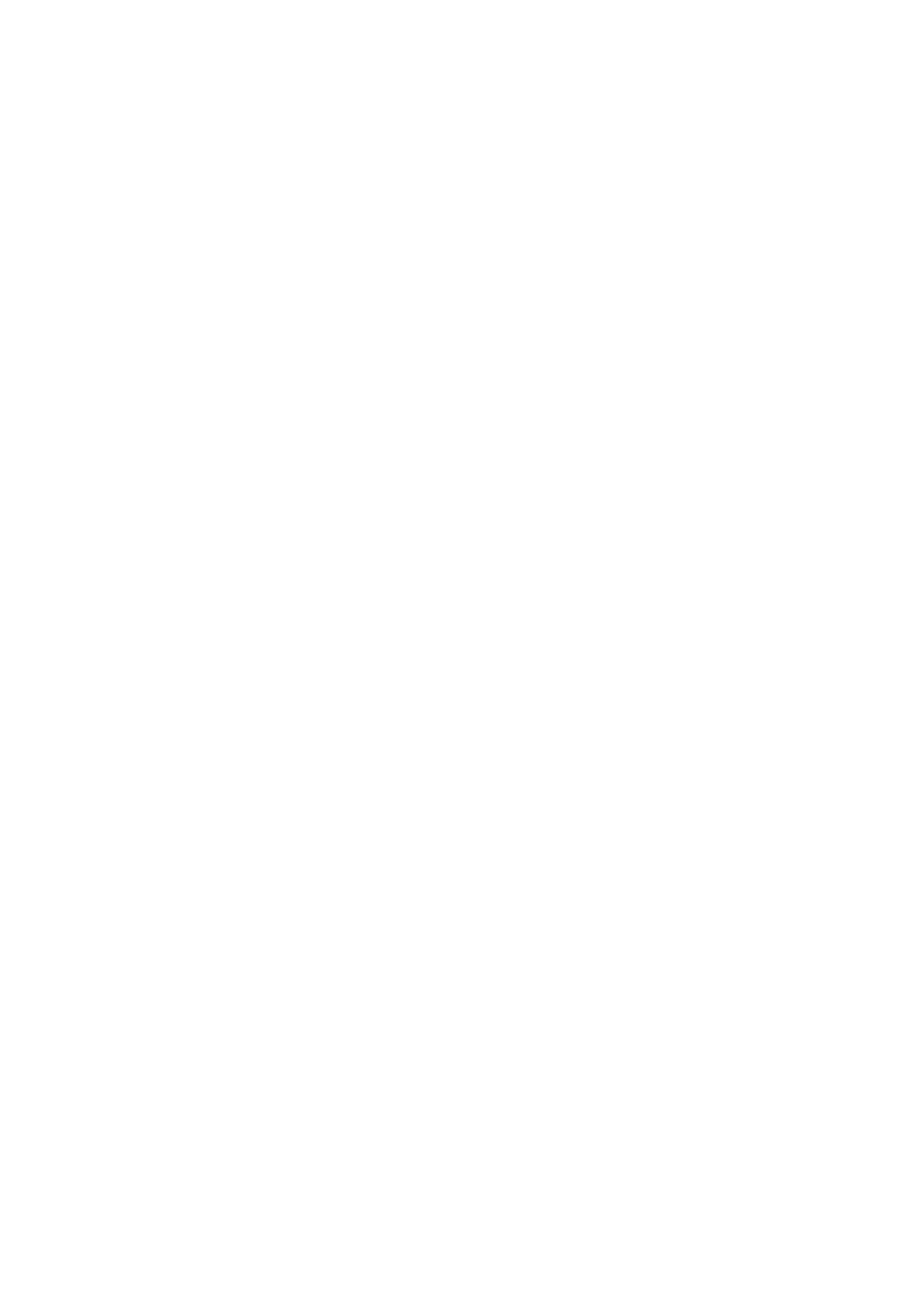

# **DRAFT GOODS AND SERVICES TAX (AMENDMENT No. 4) (JERSEY) LAW 201-**

## **European Convention on Human Rights**

In accordance with the provisions of Article 16 of the Human Rights (Jersey) Law 2000 the Minister for Treasury and Resources has made the following statement –

In the view of the Minister for Treasury and Resources the provisions of the Draft Goods and Services Tax (Amendment No. 4) (Jersey) Law 201- are compatible with the Convention Rights.

(Signed) **Senator P.F.C. Ozouf**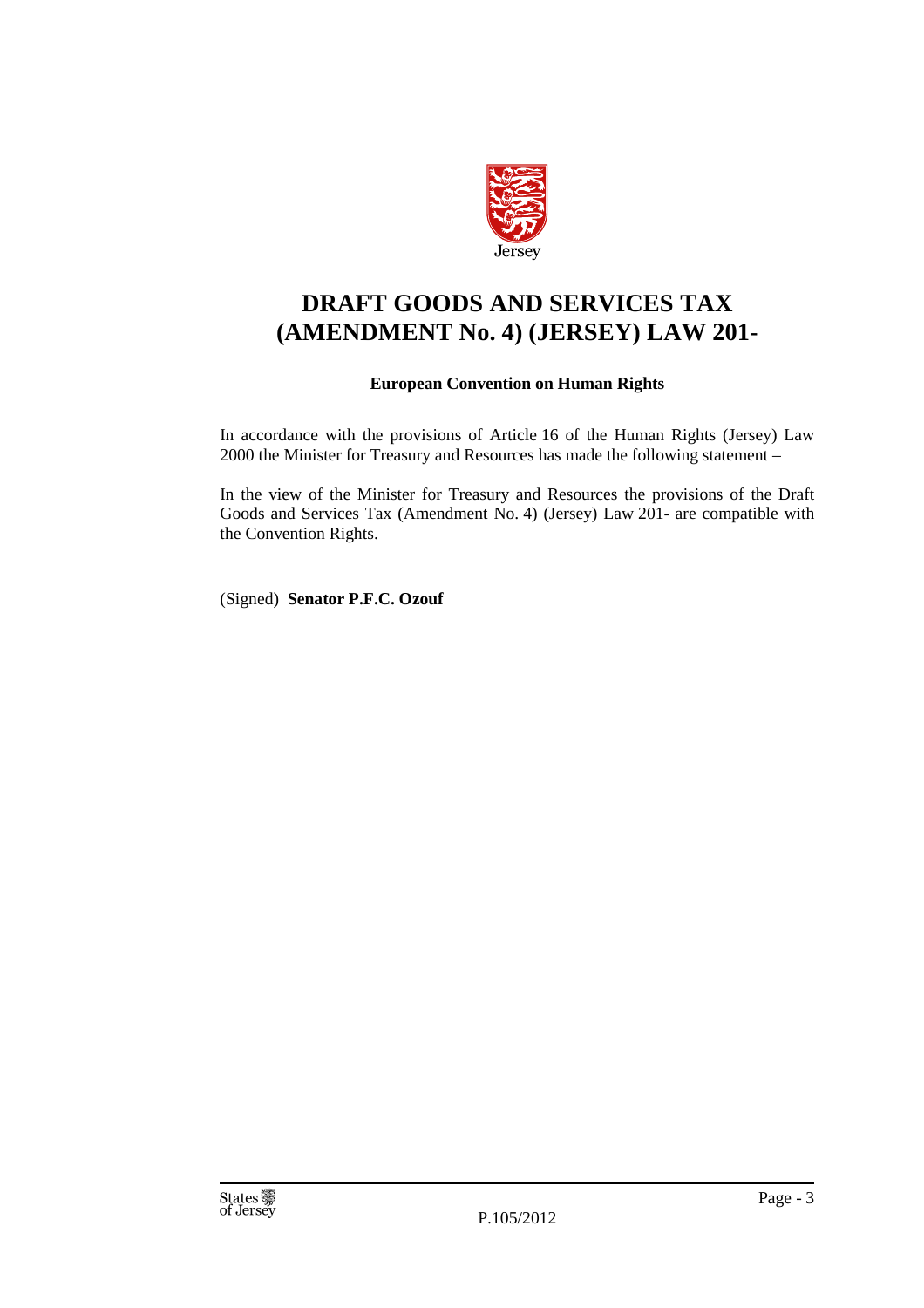# **REPORT**

This Draft Law gives effect to proposals described in the Draft Budget Statement 2013.

### **Financial and manpower implications**

The financial and manpower implications are clearly identified in Part 8 of the Draft Budget Statement 2013.

### **European Convention on Human Rights**

Article 16 of the Human Rights (Jersey) Law 2000 requires the Minister in charge of a Projet de Loi to make a statement about the compatibility of the provisions of the Projet with the Convention rights (as defined by Article 1 of the Law). On 16th October 2012 the Minister for Treasury and Resources made the following statement before Second Reading of this Projet in the States Assembly –

In the view of the Minister for Treasury and Resources the provisions of the Draft Goods and Services Tax (Amendment No. 4) (Jersey) Law 201- are compatible with the Convention Rights.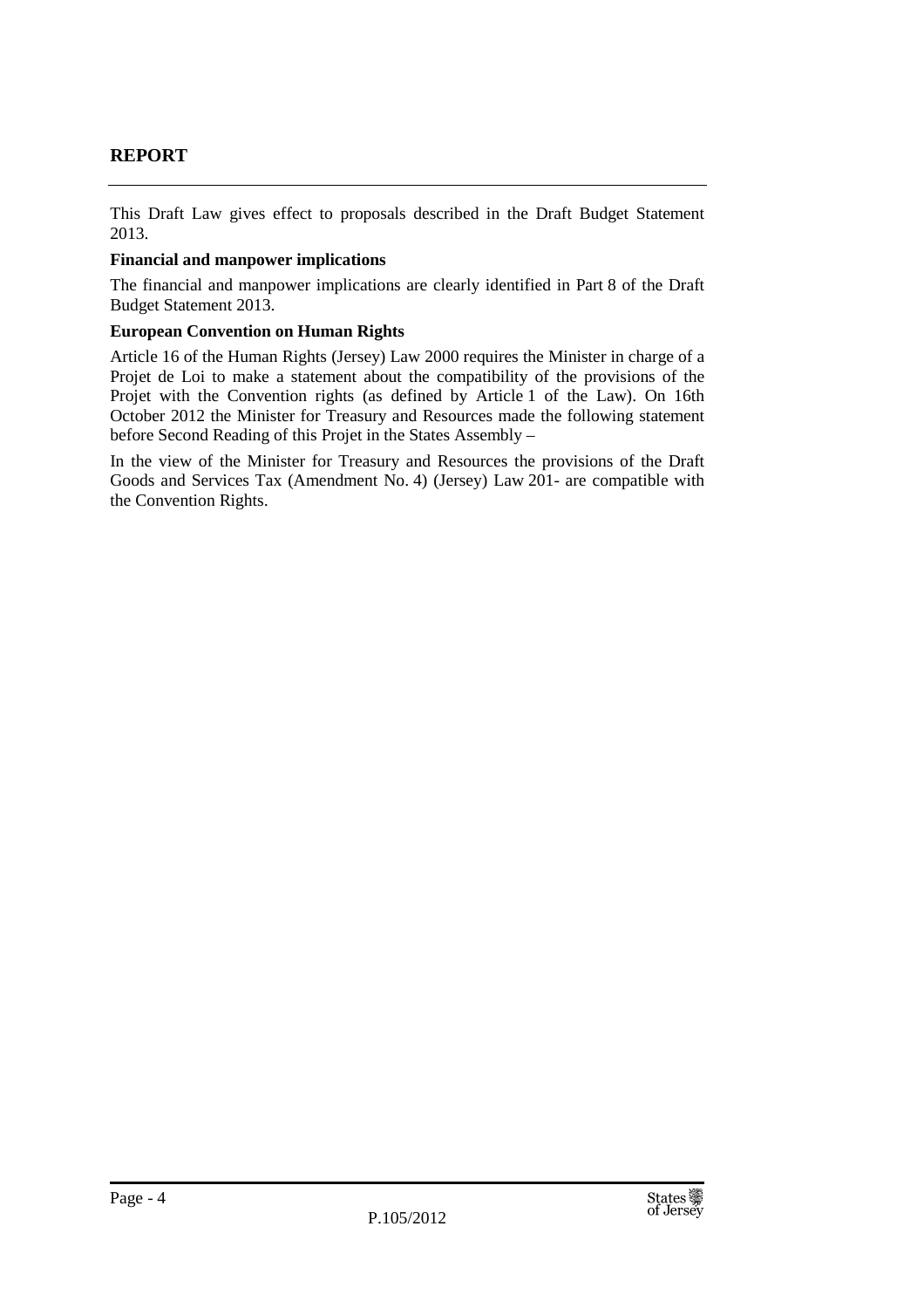## **Explanatory Note**

This Law amends the Goods and Services Tax (Jersey) Law 2007 (the "principal  $Law$ ").

*Article 1* defines the principal Law.

*Article 2* inserts Article 36A in Part 10 of the principal Law.

Under Part 10 of the principal Law a person registered for the purposes of GST is entitled to a credit for certain input tax. Input tax is GST due on supplies made to the person for the purposes of his or her business. The credit allowed for input tax is deducted from the output tax due from the person (being GST on supplies made by the person) or, if there is no output tax, the Comptroller pays the credit to the person as a GST credit.

The Law currently does not provide for the withdrawal of the credit for input tax in a case where the registered person, although having received the benefit of the credit, does not pay for the supply to which the input tax relates. The inserted Article 36A provides that, in a case where, after 6 months, the registered person has not paid for the supply in relation to which the input tax credit was allowed, the person shall be taken not to have been entitled to the credit.

Article 36A also empowers the Comptroller to make directions for the purposes of Article 36A including, in particular, directions to provide for the restoration of an input tax credit if the registered person pays for the supply after his or her entitlement to input tax has been disallowed under Article 36A.

*Article 3* amends Schedules 5 and 6 to the principal Law. Under Schedule 5 to the principal Law, share dealings are exempt supplies. Under Schedule 6 to the Law, sales of residential property are zero-rated supplies. The amendments provide for sales of dwellings by share transfer to be zero-rated supplies under Schedule 6, rather than exempt supplies under Schedule 5.

On occasion, the ownership of a share transfer dwelling is structured so that the right to occupy the dwelling and the right to use parking associated with that dwelling are conferred by 2 different shares, rather than a single share. The amendment provides that, in such a case, the sale by share transfer of the right to use the parking is zerorated.

*Article 4* provides for the citation of the draft Law and its commencement on 1st January 2013.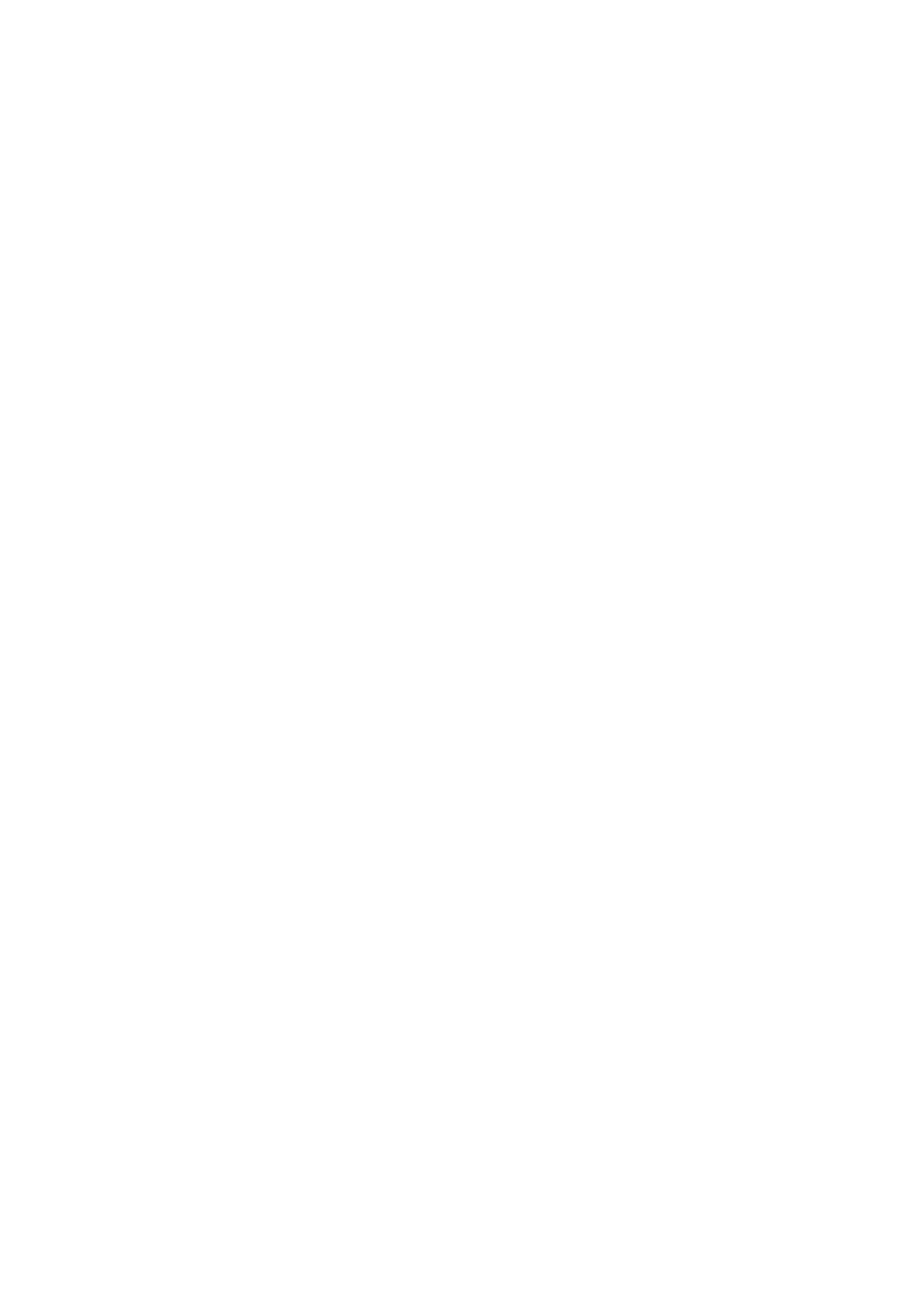

# **DRAFT GOODS AND SERVICES TAX (AMENDMENT No. 4) (JERSEY) LAW 201-**

# **Arrangement**

# **Article**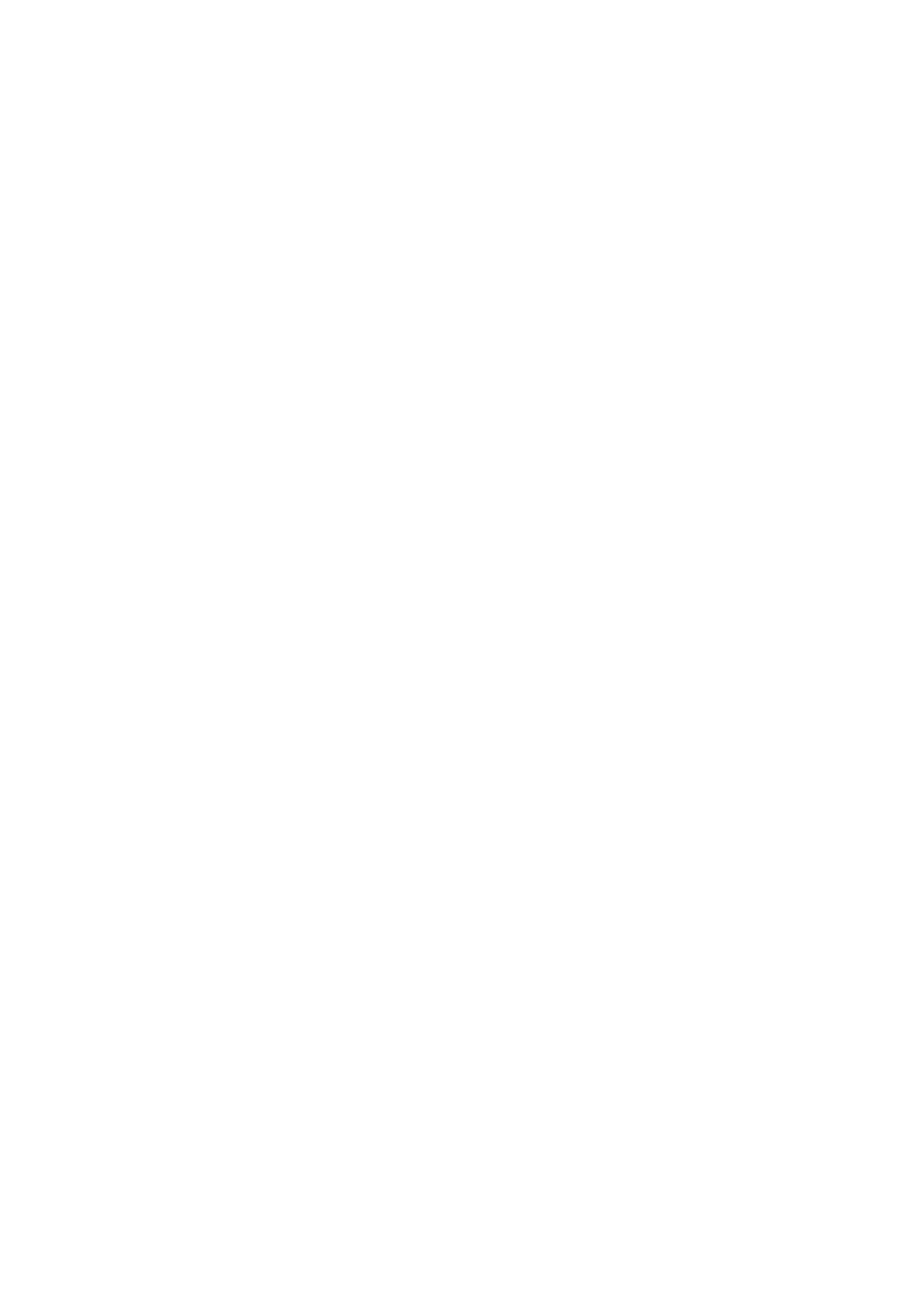

# **DRAFT GOODS AND SERVICES TAX (AMENDMENT No. 4) (JERSEY) LAW 201-**

**A LAW** to amend further the Goods and Services Tax (Jersey) Law 2007

*Adopted by the States* [*date to be inserted] Sanctioned by Order of Her Majesty in Council [date to be inserted] Registered by the Royal Court* [date to be inserted]

**THE STATES**, subject to the sanction of Her Most Excellent Majesty in Council, have adopted the following Law –

# **1 Interpretation**

In this Law "principal Law" means the Good and Services Tax (Jersey) Law  $2007^{\circ}$ .

# **2 Article 36A inserted**

After Article 36 of the principal Law there shall be inserted the following Article –

### **"36A Input tax disallowed where consideration for supply is not paid**

- $(1)$  Where
	- (a) a person has become entitled to credit for any input tax; and
	- (b) the consideration in money for the supply to which that input tax relates, or any part of it, is unpaid at the end of the period of 6 months following the relevant date,

the person shall be taken, as from the end of that period, not to have been entitled to credit for input tax in respect of the GST that is referable to the unpaid consideration or part.

- (2) For the purposes of paragraph (1), the 'relevant date' in relation to any sum representing consideration in money for a supply is whichever is the later of –
	- (a) the date of the supply; and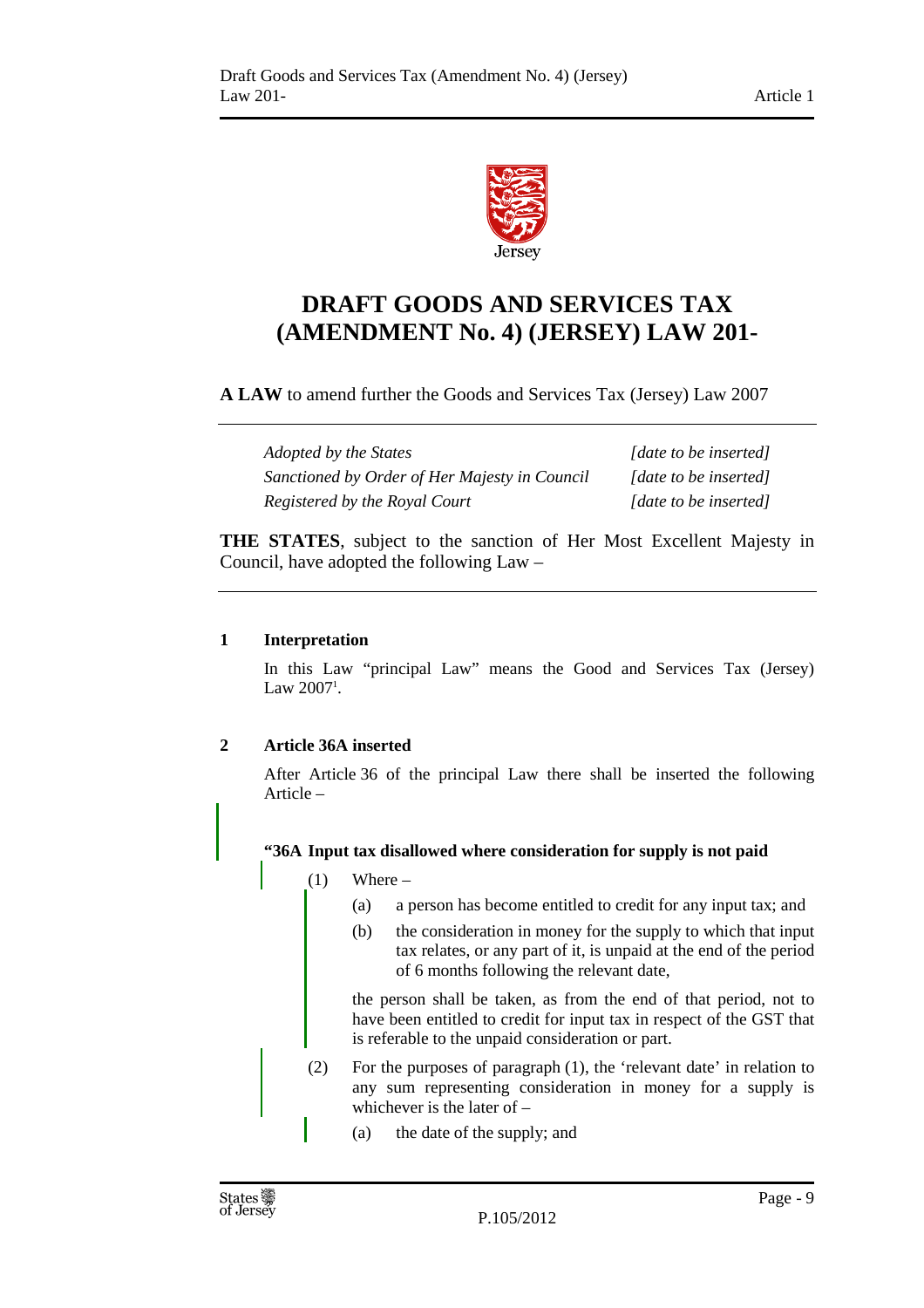- (b) the date on which the sum became payable.
- (3) General directions of the Comptroller may make such supplementary, incidental, consequential or transitional provisions as appear to the Comptroller to be necessary or expedient for the purposes of this Article.
- (4) Directions under paragraph (3) may, in particular
	- (a) provide for the restoration of the whole or any part of an entitlement to credit for input tax where there is a payment after the end of the period described in paragraph (1);
	- (b) contain rules for ascertaining whether anything paid is to be taken as paid by way of consideration in money for a particular supply; and
	- (c) contain rules dealing with particular cases, such as cases involving payment of part of the consideration in money or mutual debts.".

#### **3 Schedules 5 and 6 amended**

- (1) In Schedule 5 to the principal Law
	- (a) at the beginning of paragraph 1 there shall be inserted the subparagraph number "(1)";
	- (b) in paragraph  $1(1)(d)$ , (e),  $(f)(v)$ , (g) and (h) for the word "subparagraph" there shall be substituted the word "clause";
	- (c) at the beginning of paragraph 1(1)(f) there shall be inserted the words "subject to sub-paragraph (2)";
	- (d) after paragraph 1(1) there shall be added the following subparagraph –
	- "(2) Sub-paragraph  $(1)(f)$  does not include a supply that is zero-rated by virtue of paragraph  $1(1)(c)$  or (d) of Schedule 6.".
- (2) In paragraph 1 of Schedule 6 to the principal Law
	- (a) after sub-paragraph (1)(b) there shall be added the following clauses –
		- "(c) the supply by issue, transfer or receipt of, or any dealing with, any share, ownership of which, by virtue of the articles of association of the company in which the share is held, confers a right to occupy a dwelling;
		- (d) the supply, by issue, transfer or receipt of, or any dealing with, any share, ownership of which, by virtue of the articles of association of the company in which the share is held confers a right to use a parking facility associated with a dwelling (but not the right to occupy the dwelling) provided that –
			- (i) the issue, transfer or receipt of, or dealing with, the share conferring the right to use a parking facility occurs at the same time as the issue, transfer or receipt of, or dealing with, a share that confers a right to occupy the associated dwelling, and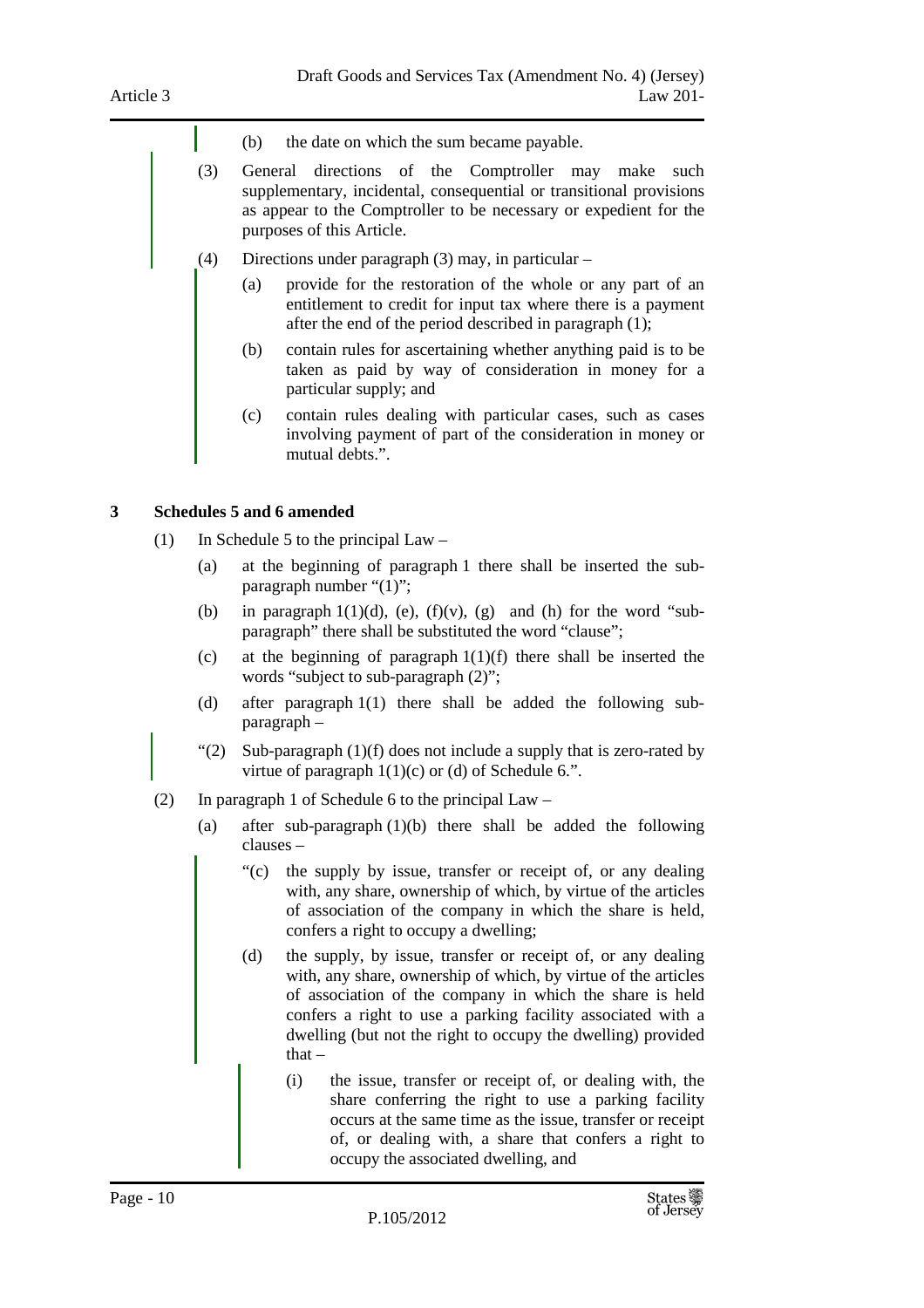- (ii) upon the issue, transfer or receipt of, or dealing with the shares described in clause (i), the recipient of the right to use the parking facility is also the recipient of the right to occupy the associated dwelling.";
- (b) in sub-paragraph (3), for the words "Sub-paragraph (1)" there shall be substituted the words "Sub-paragraph  $(1)(a)$  or  $(b)$ ";
- (c) after sub-paragraph (4) there shall be added the following subparagraph –
- "(5) For the purposes of this paragraph a parking facility  $-$ 
	- (a) means a garage, a parking bay designated for use by one person or a designated parking place in which a person has a right to use a parking bay; and
	- (b) a dwelling and a parking facility are associated if
		- (i) the dwelling and parking facility are reasonably near to each other, and
		- (ii) the share conferring the right to occupy the dwelling and the share conferring the right to use the parking facility must be owned by the same person.".

### **4 Citation and commencement**

This Law may be cited as the Goods and Services Tax (Amendment No. 4) (Jersey) Law 201- and shall come into force on 1st January 2013.